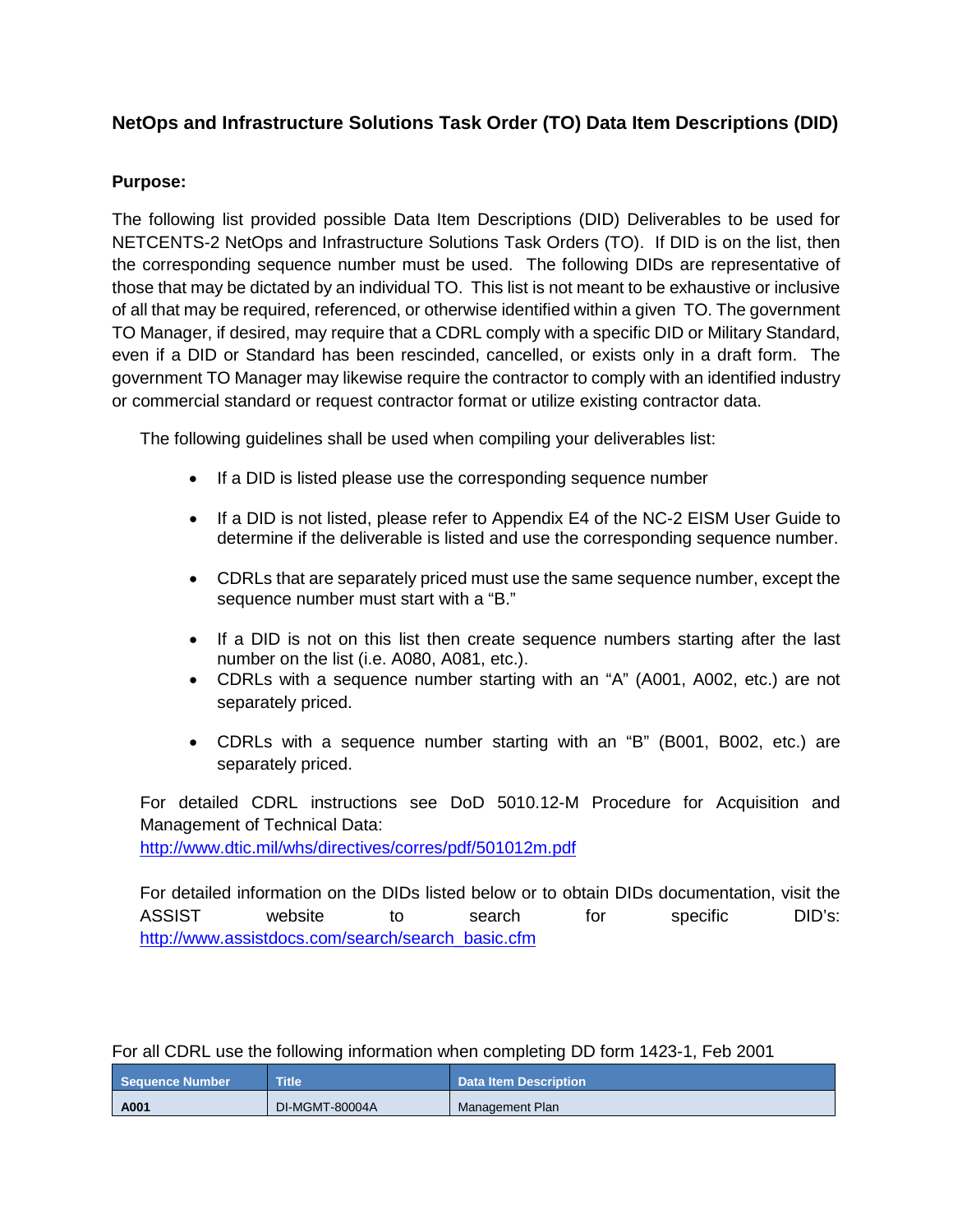| <b>Sequence Number</b> | <b>Title</b>   | <b>Data Item Description</b>                                                                                                           |
|------------------------|----------------|----------------------------------------------------------------------------------------------------------------------------------------|
| A002                   | DI-TMSS-80007  | <b>Test Program Manual</b>                                                                                                             |
| A003                   | DI-MGMT-80033A | Site Preparation Requirements and Installation Plan                                                                                    |
| A004                   | DI-ALSS-80037B | <b>Phased Support Plan</b>                                                                                                             |
| A005                   | DI-ATTS-80041A | <b>Test Requirements Document (TRD)</b>                                                                                                |
| A006                   | DI-MGMT-80061A | Engineering and Technical Services Accomplishment Report                                                                               |
| A007                   | DI-TMSS-80067B | Technical Manual (TM) Contractor<br>Furnished Aeronautical<br>Equipment or Contractor Furnished Equipment (CFAE/CFE)<br><b>Notices</b> |
| A008                   | DI-MISC-80093  | DoD Property Record (Partial)                                                                                                          |
| A009                   | DI-ILSS-80095  | Integrated Logistics Support Plan                                                                                                      |
| A010                   | DI-SAFT-80101B | System Safety Hazard Analysis Report (SSHA)                                                                                            |
| A011                   | DI-SAFT-80102B | Safety Assessment Report (SAR)                                                                                                         |
| A012                   | DI-QCIC-80125B | Government Industry Data Exchange Program (GIDEP) Alert/Safe-<br>Alert Report                                                          |
| A013                   | DI-QCIC-80126B | Government Industry Data Exchange Program (GIDEP) Alert<br>Response                                                                    |
| A014                   | DI-QCIC-80127A | <b>GIDEP Annual Progress Report</b>                                                                                                    |
| A015                   | DI-QCIC-80131  | Failure and Analysis Tracking Report                                                                                                   |
| A016                   | DI-MISC-80136  | Traffic Measurements and Analysis Report                                                                                               |
| A017                   | DI-GDRQ-80148  | Telecommunications System Engineering Handbook                                                                                         |
| A018                   | DI-GDRQ-80150  | Telecommunications System Installation Plan                                                                                            |
| A019                   | DI-DRPR-80151A | Communications-Computer Systems Installation Records (CSIRS)                                                                           |
| A020                   | DI-QCIC-80154A | Installation and Acceptance Test Plan (IATP)                                                                                           |
| A021                   | DI-EMCS-80199C | Electromagnetic Interference Control Procedures (EMICP)                                                                                |
| A022                   | DI-EMCS-80200C | Electromagnetic Interference Test Report (EMITR)                                                                                       |
| A023                   | DI-EMCS-80201C | Electromagnetic Interference Test Procedures (EMITP)                                                                                   |
| A024                   | DI-QCIC-80202  | Breakdown Diagram                                                                                                                      |
| A025                   | DI-QCIC-80203  | Interface Analysis Record                                                                                                              |
| A026                   | DI-QCIC-80204  | <b>Test Elements List</b>                                                                                                              |
| A027                   | DI-QCIC-80207  | Verification Analysis Record                                                                                                           |
| A028                   | DI-MISC-80215  | <b>Energy Information Report</b>                                                                                                       |
| A029                   | DI-EMCS-80217A | <b>Tempest Assessment Report</b>                                                                                                       |
| A030                   | DI-EMCS-80218  | <b>Request for Tempest Test</b>                                                                                                        |
| A031                   | DI-EMCS-80219  | Adverse Tempest Impact Statement                                                                                                       |
| A032                   | DI-EMCS-80220  | <b>Tempest Inspection Report</b>                                                                                                       |
| A033                   | DI-ADMN-80222  | <b>Classified Processing Equipment Inventory</b>                                                                                       |
| A034                   | DI-MGMT-80224B | <b>Technical Directive Compliance Reports</b>                                                                                          |
| A035                   | DI-MGMT-80227  | Contractor's Progress, Status and Management Report                                                                                    |
| A036                   | DI-TMSS-80229D | Technical Order Improvement Report and Reply                                                                                           |
| A037                   | DI-TCSP-80235A | Request for Engineering or Technical Assistance                                                                                        |
| A038                   | DI-ADMN-80239  | Information Systems Accreditation Documentation                                                                                        |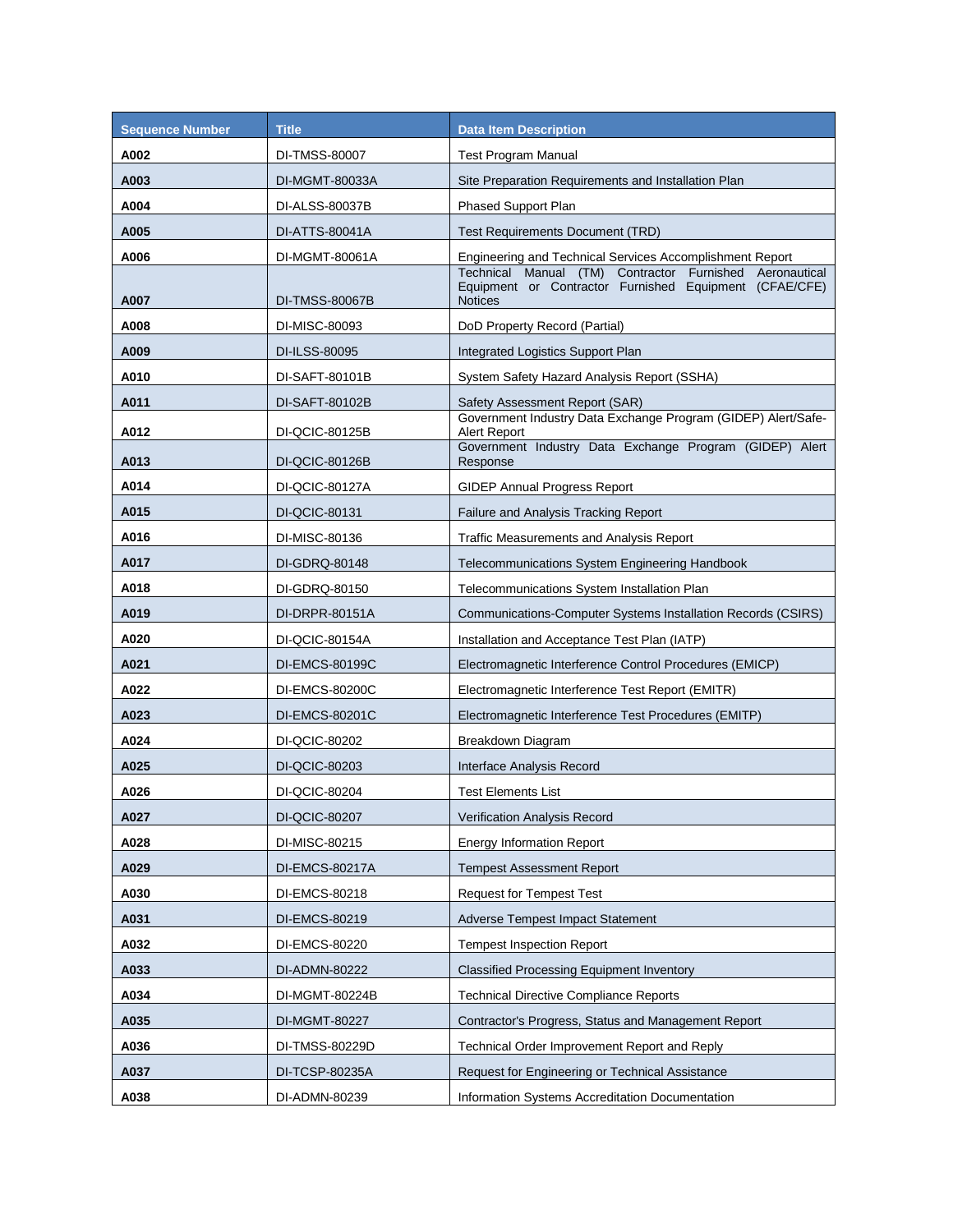| <b>Sequence Number</b> | <b>Title</b>   | <b>Data Item Description</b>                                                                                                                                       |
|------------------------|----------------|--------------------------------------------------------------------------------------------------------------------------------------------------------------------|
| A039                   | DI-MGMT-80259  | <b>Physical Inventories Report</b>                                                                                                                                 |
| A040                   | DI-RELI-80261  | Production Inspection Equipment Test Systems Engineering<br>Design Data                                                                                            |
| A041                   | DI-MGMT-80269  | Status of Government Furnished Equipment (GFE) Report                                                                                                              |
| A042                   | DI-MGMT-80277  | Government Furnished Inspection Equipment Maintenance Report                                                                                                       |
| A043                   | DI-ATTS-80285C | Engineering Support Data (ESD)                                                                                                                                     |
| A044                   | DI-SESS-80294B | Maintenance Test and Support Equipment Requirements List                                                                                                           |
| A045                   | DI-RELI-80322  | Quality Conformance Inspection and Test Procedures                                                                                                                 |
| A046                   | DI-RELI-80323  | <b>Certification Demonstration Procedures</b>                                                                                                                      |
| A047                   | DI-MCCR-80339  | <b>Communication Security Equipment Description</b>                                                                                                                |
| A048                   | DI-MCCR-80340  | <b>Communication Security System Description</b>                                                                                                                   |
| A049                   | DI-DRPR-80341  | Engineering Document Accountability List (EDAL)                                                                                                                    |
| A050                   | DI-MISC-80343  | Multiplex Interface Control Document (MICD)                                                                                                                        |
| A051                   | DI-MISC-80352  | <b>Optical Sensor System Quality Report</b>                                                                                                                        |
| A052                   | DI-MGMT-80354  | Outside Plant Equipment Installation Plan                                                                                                                          |
| A053                   | DI-MISC-80358  | Document Changes                                                                                                                                                   |
| A054                   | DI-MISC-80359  | Equipment Failure Information Report (EFIR)                                                                                                                        |
| A055                   | DI-ATTS-80360A | Energy Monitoring and Control Systems (EMCS) Factory Test Plan                                                                                                     |
| A056                   | DI-ATTS-80361A | Energy Monitoring and Control Systems (EMCS) Factory Test<br>Procedures                                                                                            |
| A057                   | DI-ATTS-80362A | Energy Monitoring and Control Systems (EMCS) Factory Test<br>Reports                                                                                               |
| A058                   | DI-ATTS-80363A | Energy Monitoring and Control Systems (EMCS) Performance<br>Verification and Endurance Test Plan                                                                   |
| A059                   | DI-ATTS-80364A | Energy Monitoring and Control Systems (EMCS) Performance<br>Verification and Endurance Test Procedures                                                             |
| A060                   | DI-ATTS-80365A | Energy Monitoring and Control Systems (EMCS) Performance<br>Verification and Endurance Test Reports<br>Energy Monitoring and Control Systems (EMCS) Endurance Test |
| A061                   | DI-ATTS-80366A | <b>Failure Reports</b>                                                                                                                                             |
| A062                   | DI-MGMT-80368A | <b>Status Report</b>                                                                                                                                               |
| A063                   | DI-MISC-80370  | Safety Engineering Analysis Report                                                                                                                                 |
| A064                   | DI-MGMT-80377  | Government Furnished Equipment Detail Transaction Status Data                                                                                                      |
| A065                   | DI-MGMT-80389B | Receipt of Government Material Report                                                                                                                              |
| A066                   | DI-MISC-80392  | Operating Instructions                                                                                                                                             |
| A067                   | DI-MISC-80393A | Master Document List (MDL)                                                                                                                                         |
| A068                   | DI-SAFT-80402  | Operating Procedures for Hazardous Materials                                                                                                                       |
| A069                   | DI-MGMT-80408B | <b>Request for Government Furnished Materiel</b>                                                                                                                   |
| A070                   | DI-IPSC-80409A | Integrated Circuit Graphics Database                                                                                                                               |
| A071                   | DI-EDRS-80410  | <b>Engineering Documentation Information</b>                                                                                                                       |
| A072                   | DI-MISC-80416A | Telecommunications Service Request (TSR)                                                                                                                           |
| A073                   | DI-MISC-80419A | Base Communications-Computer Systems (C-CS) Assessment                                                                                                             |
| A074                   | DI-MISC-80420A | Circuit Order In-Effect/Exception/Delayed Service Report                                                                                                           |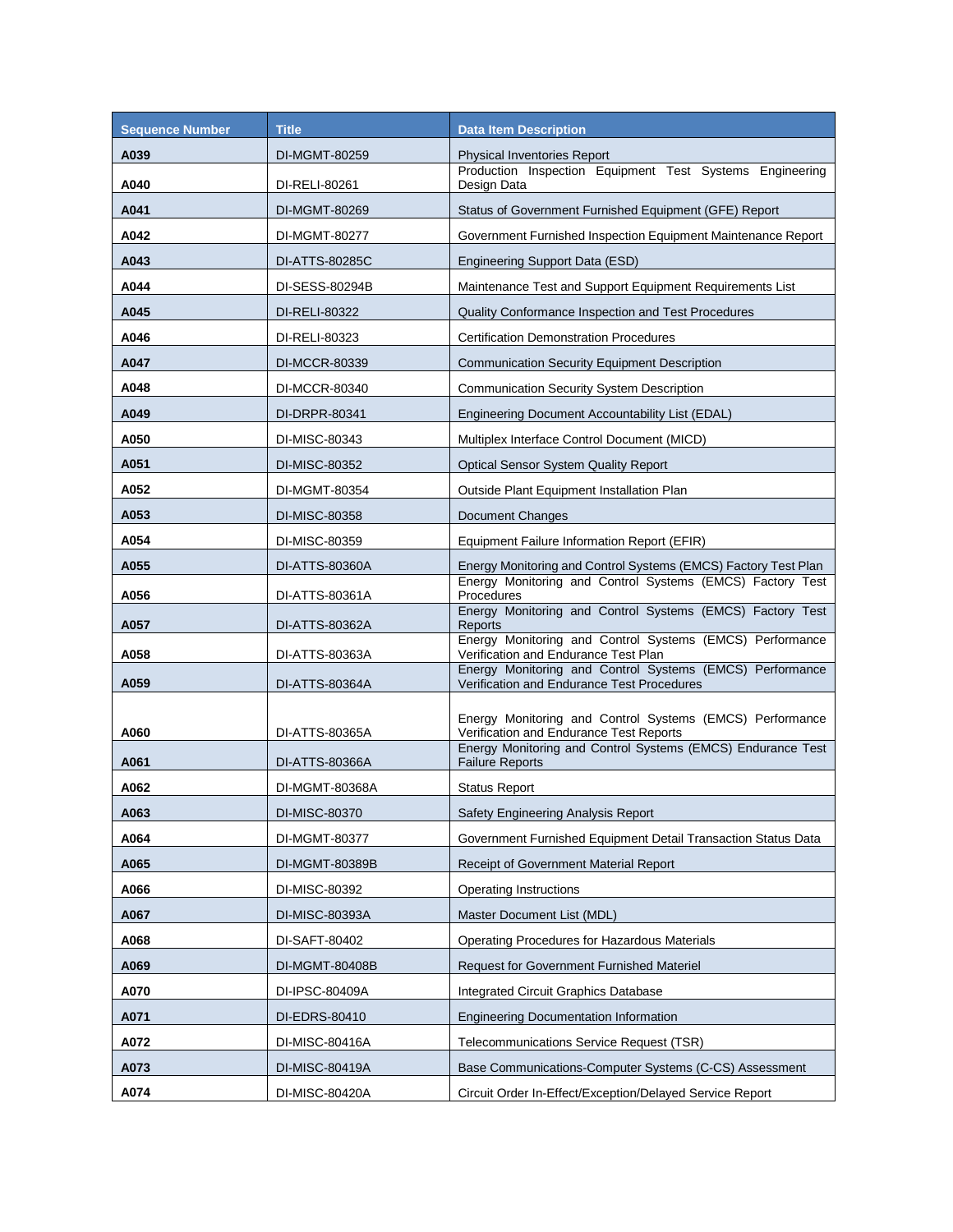| <b>Sequence Number</b> | <b>Title</b>   | <b>Data Item Description</b>                                                       |
|------------------------|----------------|------------------------------------------------------------------------------------|
| A075                   | DI-MISC-80421  | <b>Communications Outage Reports</b>                                               |
| A076                   | DI-MISC-80422  | <b>Telephone Directory</b>                                                         |
| A077                   | DI-MGMT-80438B | Government Furnished Materiel (GFM) Consumption Report                             |
| A078                   | DI-MGMT-80441  | Government Property Physical Inventory Count or Custodial<br><b>Balance Report</b> |
| A079                   | DI-ADMN-80447A | <b>Contract Summary Report</b>                                                     |
| A080                   | DI-FNCL-80449  | Design-To-Cost/Life Cycle Cost and Variance Analysis Report                        |
| A081                   | DI-ILSS-80454  | Support Equipment Installation Data (SEID)                                         |
| A082                   | DI-CMAN-80463C | Engineering Release Record (ERR)                                                   |
| A083                   | DI-MGMT-80469A | System Assessment Report (SAR)                                                     |
| A084                   | DI-MGMT-80479  | Time Compliance Order (TCTO) Status Report                                         |
| A085                   | DI-NDTI-80492A | Integrated Circuit Production Test Report                                          |
| A086                   | DI-MCCR-80500A | Computer Aided Cell Development Data                                               |
| A087                   | DI-MISC-80508B | <b>Technical Report - Study/Services</b>                                           |
| A088                   | DI-QCIC-80509  | Installation-Engineering Plan                                                      |
| A089                   | DI-QCIC-80510  | Installation Specification                                                         |
| A090                   | DI-QCIC-80511  | <b>Installation Test Procedures</b>                                                |
| A091                   | DI-QCIC-80512  | <b>Installation Test Report</b>                                                    |
| A092                   | DI-ILSS-80525  | Logistic Support Status Report                                                     |
| A093                   | DI-TMSS-80527C | Commercial Off-The-Shelf (COTS) Manuals and Associated<br>Supplemental Data        |
| A094                   | DI-CMAN-80529  | <b>Modification Work Order</b>                                                     |
| A095                   | DI-CMAN-80530  | List of Modification Work Orders                                                   |
| A096                   | DI-MISC-80541B | <b>Inventory Count Worksheet</b>                                                   |
| A097                   | DI-QCIC-80553A | <b>Acceptance Test Plan</b>                                                        |
| A098                   | DI-MGMT-80555A | Program Progress Report                                                            |
| A099                   | DI-MISC-80557  | Commercial Support Documentation (CSD)                                             |
| A100                   | DI-MISC-80564  | <b>Vulnerability Analysis Report</b>                                               |
| A101                   | DI-NDTI-80566A | <b>Test Plan</b>                                                                   |
| A102                   | DI-GDRQ-80567A | Subsystem Design Analysis Report                                                   |
| A103                   | DI-MISC-80576  | Unsatisfactory Material Report (Subsistence)                                       |
| A104                   | DI-IPSC-80590B | <b>Computer Program End Item Documentation</b>                                     |
| A105                   | DI-MGMT-80596  | Government Furnished Information Deficiency Report                                 |
| A106                   | DI-NDTI-80603A | <b>Test Procedure</b>                                                              |
| A107                   | DI-TMSS-80607  | <b>Technical Order Verification Recommendation (TOVR)</b>                          |
| A108                   | DI-CMAN-80639C | Engineering Change Proposal (ECP)                                                  |
| A109                   | DI-CMAN-80642C | Notice of Revision (NOR)                                                           |
| A110                   | DI-CMAN-80643C | Specification Change Notice (SCN)                                                  |
| A111                   | DI-GDRQ-80650  | Design Data and Calculations                                                       |
| A112                   | DI-DRPR-80651  | <b>Engineering Drawings</b>                                                        |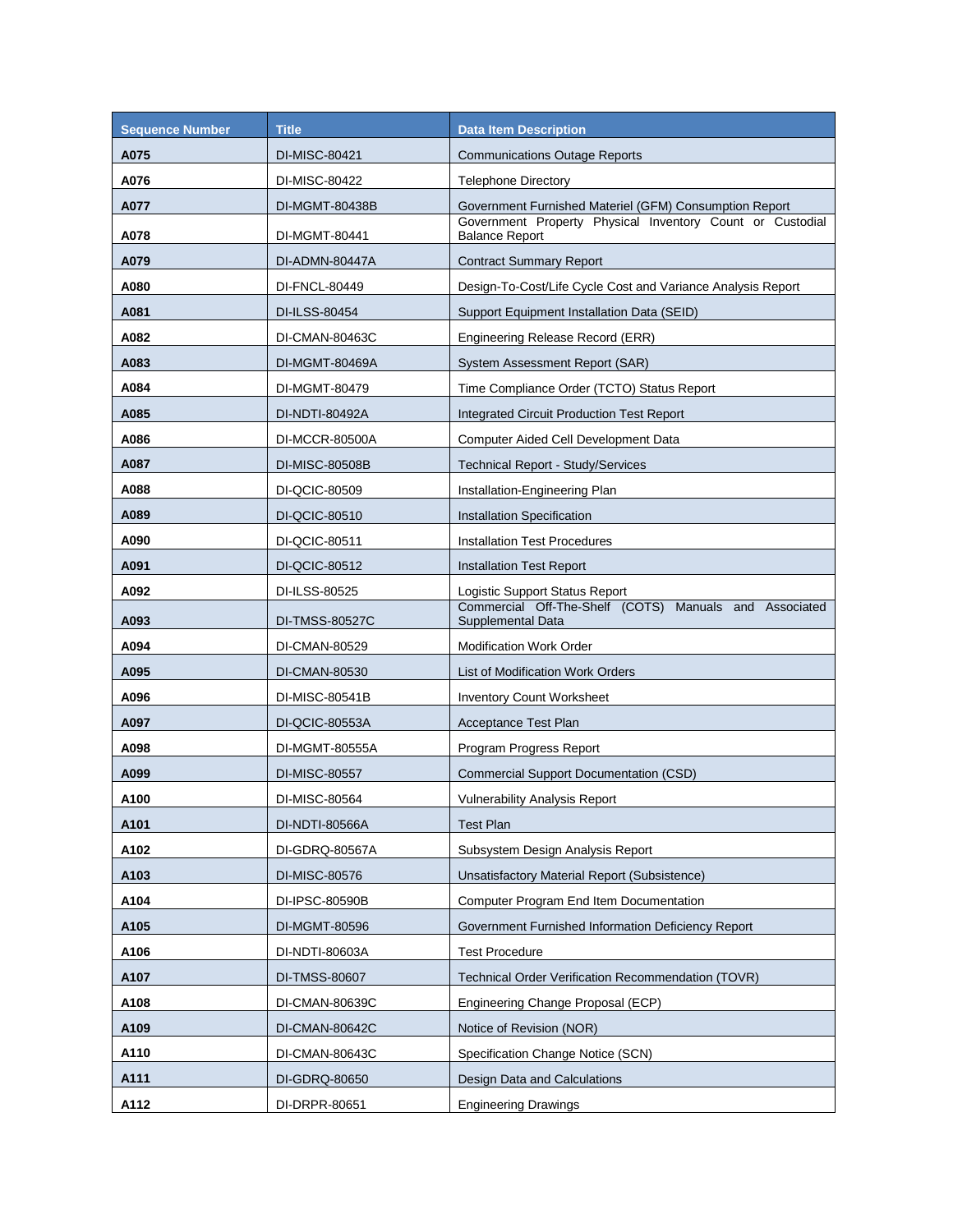| <b>Sequence Number</b> | <b>Title</b>   | <b>Data Item Description</b>                                                                                                        |
|------------------------|----------------|-------------------------------------------------------------------------------------------------------------------------------------|
| A113                   | DI-MISC-80652  | <b>Technical Information Report</b>                                                                                                 |
| A114                   | DI-MGMT-80656  | Satellite Network (SATNET) Circuit Test Measurement Report                                                                          |
| A115                   | DI-MGMT-80667  | Satellite Communications Equipment Reports (SER)                                                                                    |
| A116                   | DI-RELI-80669A | Electrostatic Discharge (ESD) Control Program Flag                                                                                  |
| A117                   | DI-RELI-80670A | Reporting Results of Electrostatic Discharge (FSD) Sensitivity Tests<br>of Electrical and Electronic Parts Assemblies and Equipment |
| A118                   | DI-RELI-80671A | Handling Procedures for Electrostatic Discharge (ESD) Sensitive<br>Items                                                            |
| A119                   | DI-TMSS-80677  | Real Property Installed Equipment (RPIE) Manuals                                                                                    |
| A120                   | DI-MISC-80678  | Certification/Data Report                                                                                                           |
| A121                   | DI-RELI-80685  | <b>Critical Items List</b>                                                                                                          |
| A122                   | DI-MGMT-80688  | Engineer Design Test Plan                                                                                                           |
| A123                   | DI-MCCR-80700  | <b>Computer Software Product End Items</b>                                                                                          |
| A124                   | DI-MISC-80711A | Scientific and Technical Reports                                                                                                    |
| A125                   | DI-TCSP-80715  | Space Use of Real Property Facilities Report                                                                                        |
| A126                   | DI-MISC-80734  | Technical Data Assessment                                                                                                           |
| A127                   | DI-MISC-80738  | Magnetic Tape Cartridges, Video Data and Voice Records                                                                              |
| A128                   | DI-MISC-80748  | Engineering Services Memorandum (ESM)                                                                                               |
| A129                   | DI-MISC-80749  | Specifications and Standards Usage Report                                                                                           |
| A130                   | DI-MISC-80750  | Technical Data Package Review Report                                                                                                |
| A131                   | DI-MISC-80751  | English Language Test Design Document (ELTD)                                                                                        |
| A132                   | DI-MGMT-80754  | Work Measurement Plan                                                                                                               |
| A133                   | DI-QCIC-80756  | Quality Engineering Inspection Requirements and Equipment List                                                                      |
| A134                   | DI-QCIC-80757  | Special Inspection Equipment Concept                                                                                                |
| A135                   | DI-MISC-80761  | <b>Test Scheduling Report</b>                                                                                                       |
| A136                   | DI-MGMT-80771B | <b>Technical Directive Kit Shipment Report</b>                                                                                      |
| A137                   | DI-CMAN-80776  | <b>Technical Data Package</b>                                                                                                       |
| A138                   | DI-CMAN-80788  | Quality Engineering Planning List                                                                                                   |
| A139                   | DI-CMAN-80789  | <b>Quality Assurance Provisions</b>                                                                                                 |
| A140                   | DI-MGMT-80790  | <b>Transition Plan</b>                                                                                                              |
| A141                   | DI-CMAN-80792A | <b>Validation Report</b>                                                                                                            |
| A142                   | DI-ILSS-80806  | Test, Measurement and Diagnostic Equipment Data Sheets                                                                              |
| A143                   | DI-RELI-80807  | Failure Data and Traceability Record                                                                                                |
| A144                   | DI-NDTI-80809B | <b>Test/Inspection Report</b>                                                                                                       |
| A145                   | DI-FACR-80810A | Test Facility Requirements Document (TFRD)                                                                                          |
| A146                   | DI-ILSS-80812  | Logistic Technical Data User Profile                                                                                                |
| A147                   | DI-ILSS-80813  | List of Logistic Technical Data Users                                                                                               |
| A148                   | DI-MISC-80840  | <b>Preliminary System Security Concept (PSSC)</b>                                                                                   |
| A149                   | DI-MISC-80841  | <b>Security Vulnerability Analysis</b>                                                                                              |
| A150                   | DI-ILSS-80866  | Special Equipment Long Lead Time Items List                                                                                         |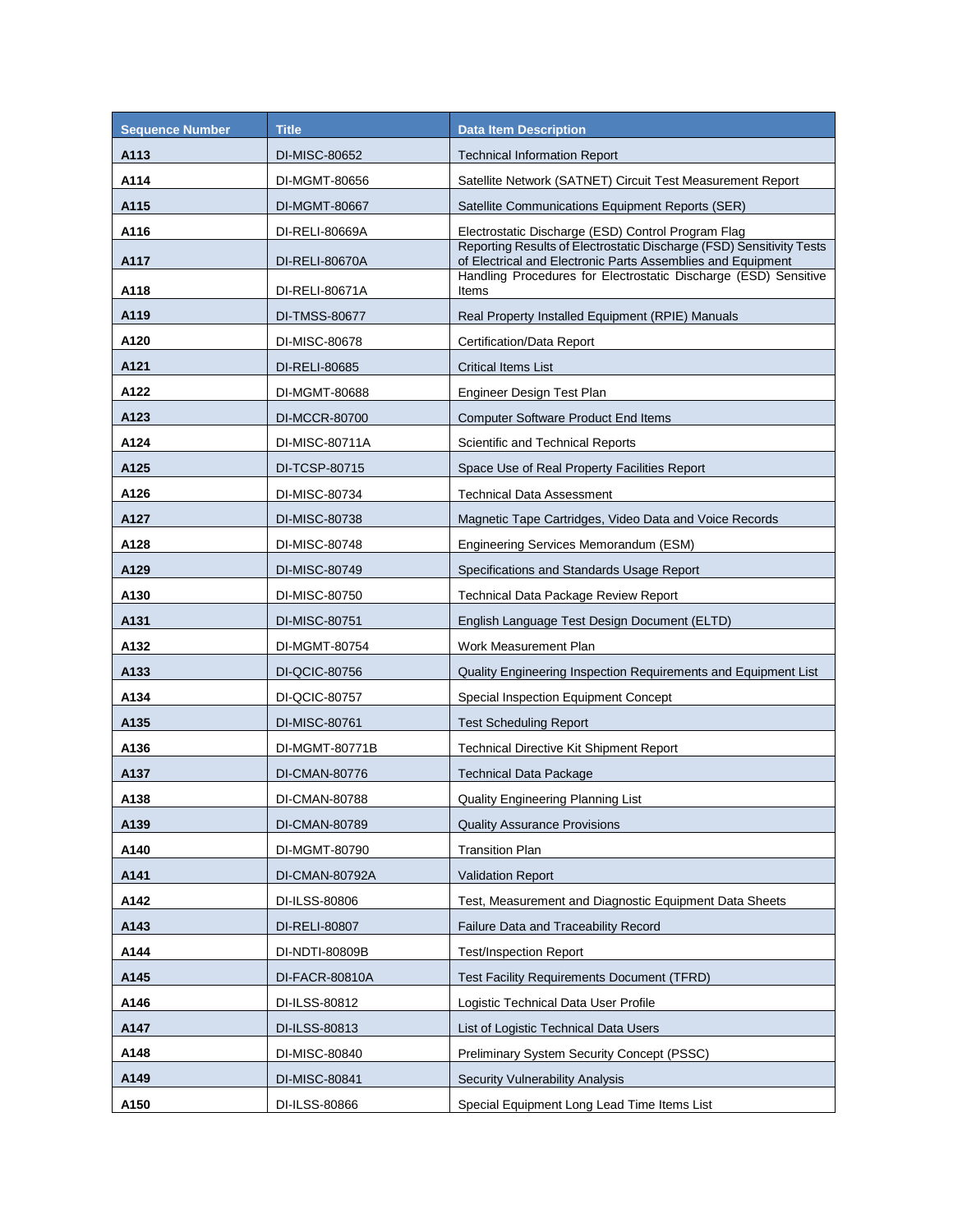| <b>Sequence Number</b> | <b>Title</b>       | <b>Data Item Description</b>                                                               |
|------------------------|--------------------|--------------------------------------------------------------------------------------------|
| A151                   | DI-ILSS-80867      | Special Equipment Consumable/Durable Support Items List                                    |
| A152                   | DI-ILSS-80868      | Special Equipment Tools and Test Equipment List                                            |
| A153                   | DI-ILSS-80869      | Special Equipment Other Provisioning Parts List                                            |
| A154                   | DI-ILSS-80870      | Special Equipment Repairable Items List                                                    |
| A155                   | DI-ILSS-80871      | Special Equipment Common and Bulk Items List                                               |
| A156                   | DI-ILSS-80872      | <b>Training Materials</b>                                                                  |
| A157                   | DI-MNTY-80873      | Test Program Documentation (TPD)                                                           |
| A158                   | DI-CMAN-80874      | Configuration Data Lists (CDLS)                                                            |
| A159                   | DI-MGMT-80894A     | Source/Vendor List                                                                         |
| A160                   | DI-MGMT-80898      | Environmental Compliance Assessment and Management Program<br>(ECAMP) Action Plan Report   |
| A161                   | DI-MGMT-80910      | Certificate of Services Technical Assistance Activity Report                               |
| A162                   | DI-MGMT-80911      | Technical Assistance Activity Accomplishment Report                                        |
| A163                   | DI-EGDS-80918      | Technical Data Package Index                                                               |
| A164                   | DI-ADMN-80925      | <b>Revisions to Existing Government Documents</b>                                          |
| A165                   | DI-MGMT-80933      | Repair/Modification/Overhaul Status Report                                                 |
| A166                   | DI-MGMT-80934C     | Operations Security (OPSEC) Plan                                                           |
| A167                   | DI-MGMT-80937      | <b>Coordinated Test Plan</b>                                                               |
| A168                   | DI-EDRS-80940      | Reproductions                                                                              |
| A169                   | DI-GDRQ-80941      | <b>Standardization Accomplishment Report</b>                                               |
| A170                   | DI-MGMT-80969      | Production Surge Plan                                                                      |
| A171                   | DI-MGMT-80995A     | Maintenance Service Report                                                                 |
| A172                   | DI-SESS-81000D     | Product Drawings/Models and Associated Lists                                               |
| A173                   | DI-SESS-81001D     | Conceptual Design Drawings/Models                                                          |
| A174                   | DI-SESS-81002E     | Developmental Design Drawings/Models and Associated Lists                                  |
| A175                   | DI-SESS-81003D     | Commercial Drawings/Models and Associated Lists                                            |
| A176                   | DI-SESS-81004D     | Special Inspection<br>Equipment (SIE)<br>Drawings/Models<br>and<br><b>Associated Lists</b> |
| A177                   | DI-QCIC-81006      | Special Inspection Equipment Descriptive Documentation                                     |
| A178                   | DI-SESS-81008D     | Special Tooling (ST) Drawings/Models and Associated Lists                                  |
| A179                   | DI-QCIC-81009      | Technical Data Package Quality Control Program Plan                                        |
| A180                   | DI-SESS-81010D     | Source Control Drawing Approval Request                                                    |
| A181                   | DI-SESS-81011D     | Drawing Number Assignment Report                                                           |
| A182                   | DI-SESS-81012D     | Proposed Critical Manufacturing Process Description (PCMPD)                                |
| A183                   | DI-QCIC-81013      | Technical Data Package Validation Report                                                   |
| A184                   | DI-ENVR-81014      | Environmental Stress Screening Procedures and Implementation<br>Plan                       |
| A185                   | DI-MGMT-81017A     | Master Equipment Schedules and Allocations (MESA) Document                                 |
| A186                   | DI-CMAN-81018      | <b>Tracking Report for Equipment Modification</b>                                          |
| A187                   | DI-MGMT-81026 NOT1 | <b>Tempest Control Plan</b>                                                                |
| A188                   | DI-MISC-81061      | Enclosure System Implementation Plan                                                       |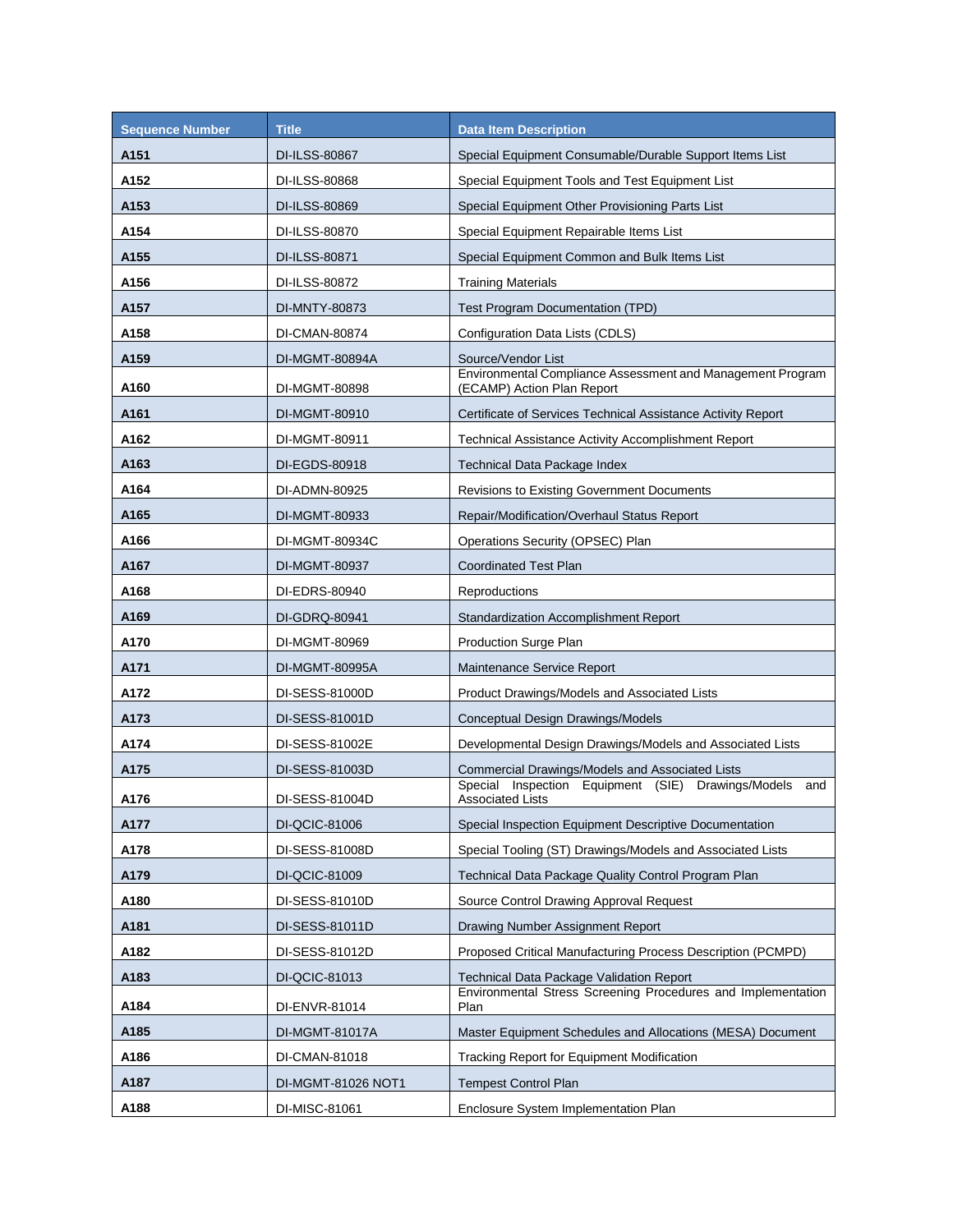| <b>Sequence Number</b> | <b>Title</b>   | <b>Data Item Description</b>                     |
|------------------------|----------------|--------------------------------------------------|
| A189                   | DI-MISC-81062  | Backplane Assembly Implementation Plan           |
| A190                   | DI-MISC-81063  | Backplane Component Implementation Plan          |
| A191                   | DI-MISC-81064  | Support Hardware Implementation Plan             |
| A192                   | DI-ILSS-81070  | Training Program Development and Management Plan |
| A193                   | DI-ILSS-81089  | <b>Training Facilities Report</b>                |
| A194                   | DI-MISC-81107A | Inventory/Utilization Data Report                |
| A195                   | DI-QCIC-81110  | Inspection and Test Plan                         |
| A196                   | DI-QCIC-81115  | Sampling Design Plan                             |
| A197                   | DI-FNCL-81116  | Manhour Estimate, Technical Cost Proposals       |
| A198                   | DI-MGMT-81117  | Technical and Management Work Plan               |
| A199                   | DI-MGMT-81118  | Telecommunication System Installation Plan       |
| A200                   | DI-TCSP-81120  | Telecommunications System Engineering Plan       |
| A201                   | DI-MISC-81176A | Manufacturing Technology Report                  |
| A202                   | DI-MGMT-81178  | Report, Production or Delivery Problem (S)       |
| A203                   | DI-MISC-81180  | Manufacturing Technology Demonstration Plan      |
| A204                   | DI-QCIC-81187  | <b>Quality Assessment Report</b>                 |
| A205                   | DI-MNTY-81188  | Verification, Demonstration, and Evaluation Plan |
| A206                   | DI-MISC-81189  | Master Engineering Document Listings (MEDL)      |
| A207                   | DI-MISC-81191A | Inventory Checklist/Record (ICL/R)               |
| A208                   | DI-FACR-81216  | <b>Trainer Engineering Report</b>                |
| A209                   | DI-MGMT-81219  | Schedule of Structural Work Report               |
| A210                   | DI-GDRQ-81222  | <b>Requirements Allocation Sheets</b>            |
| A211                   | DI-GDRQ-81223  | Schematic Block Diagrams                         |
| A212                   | DI-GDRQ-81224  | <b>Functional Flow Diagram</b>                   |
| A213                   | DI-ILSS-81225  | Maintenance Support Plan                         |
| A214                   | DI-MGMT-81232  | System Problem Report - SPR                      |
| A215                   | DI-MGMT-81238  | <b>Contract Field Service Report</b>             |
| A216                   | DI-DRPR-81242  | <b>Installation Control Drawings</b>             |
| A217                   | DI-DRPR-81243  | Installation Design Reservation Data             |
| A218                   | DI-CMAN-81245A | Installation Completion Notification (ICN)       |
| A219                   | DI-CMAN-81248A | INTERFACE CONTROL DOCUMENT (ICD)                 |
| A220                   | DI-ADMN-81249A | Conference Agenda                                |
| A221                   | DI-ADMN-81250A | <b>Conference Minutes</b>                        |
| A222                   | DI-ILSS-81251  | <b>Equipment Inventory Records (EIRS)</b>        |
| A223                   | DI-MGMT-81252  | Production Progress Conference (PPC) Agenda      |
| A224                   | DI-MGMT-81255  | <b>Production Status Report</b>                  |
| A225                   | DI-MISC-81258A | Value Engineering Program Plan                   |
| A226                   | DI-MISC-81259A | Value Engineering Study Proposal                 |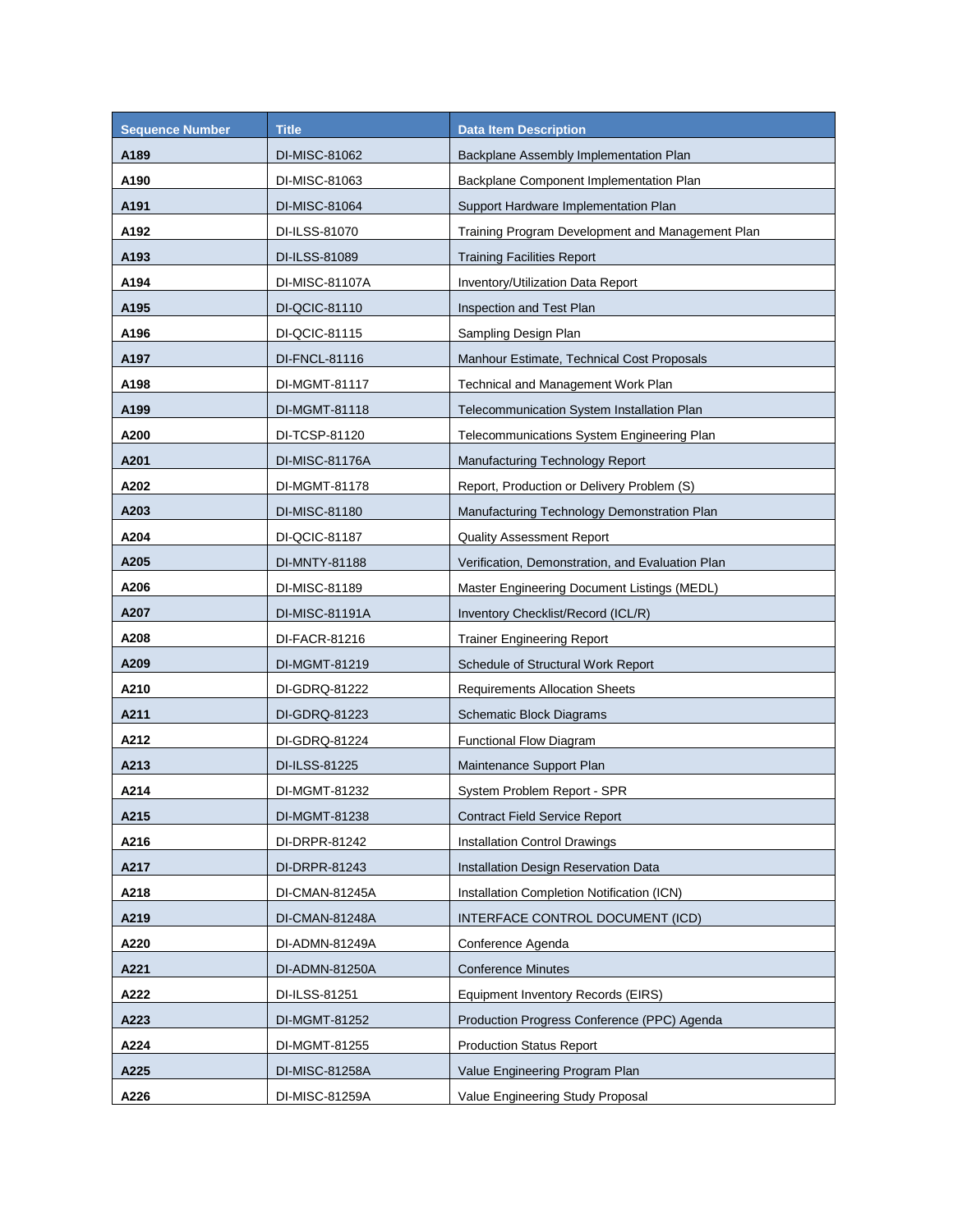| <b>Sequence Number</b> | <b>Title</b>   | <b>Data Item Description</b>                                                                     |
|------------------------|----------------|--------------------------------------------------------------------------------------------------|
| A227                   | DI-MISC-81260A | Value Engineering Program Status Report                                                          |
| A228                   | DI-SDMP-81261  | Commercial Item Description (CID)                                                                |
| A229                   | DI-ATTS-81268  | Electronic Test Equipment Capability Requirements Summary                                        |
| A230                   | DI-SESS-81269B | <b>Technical Directive</b>                                                                       |
| A231                   | DI-ATTS-81270  | <b>Testability Program Plan</b>                                                                  |
| A232                   | DI-ATTS-81271  | <b>Testability Requirements Analysis Report</b>                                                  |
| A233                   | DI-ATTS-81272  | Inherent Testability Design and Assessment Report                                                |
| A234                   | DI-ATTS-81273  | Test Design and Assessment Report                                                                |
| A235                   | DI-MISC-81274  | <b>Environmental Permits</b>                                                                     |
| A236                   | DI-MISC-81277  | Parts, Materials, and Processes Selection List (PMPSL)                                           |
| A237                   | DI-MISC-81283  | Specification Requirement Verification Matrix                                                    |
| A238                   | DI-NDTI-81284  | Test and Evaluation Program Plan (TEPP)                                                          |
| A239                   | DI-ADMN-81308A | <b>Conference Report</b>                                                                         |
| A240                   | DI-SESS-81309A | Internal Contractor Technical Data Report                                                        |
| A241                   | DI-ADMN-81313A | Progress Report (Studies)                                                                        |
| A242                   | DI-SESS-81314A | System/Segment Interface Control Specification                                                   |
| A243                   | DI-SESS-81315A | Failure Analysis and Corrective Action Report                                                    |
| A244                   | DI-IPSC-81316  | Information Processing Equipment (IPE) Functional Configuration<br>Audit (FCA) Plan              |
| A245                   | DI-MISC-81317  | Information Systems Acceptance, Commissioning and Removal<br>Certificate                         |
| A246                   | DI-MISC-81321  | <b>Equipment Installation Instructions</b>                                                       |
| A247                   | DI-NDTI-81323  | Engineering Data on Equipment Submitted for Testing                                              |
| A248                   | DI-EDRS-81339  | Integrated Circuit Cell/Functional Sub-Block Data Notebook                                       |
| A249                   | DI-EDRS-81340  | Integrated Circuit Chip and Cell Logic Simulation and Test Pattern<br><b>Verification Report</b> |
| A250                   | DI-MISC-81341  | Informal Security Policy Model                                                                   |
| A251                   | DI-SESS-81343A | Information<br>Security<br>(INFOSEC)<br>Boundary<br>Configuration<br>Management Plan             |
| A252                   | DI-MCCR-81344  | Design Specification                                                                             |
| A253                   | DI-MISC-81346  | <b>Formal Security Policy Model</b>                                                              |
| A254                   | DI-NDTI-81351  | Security Test Plan                                                                               |
| A255                   | DI-TMSS-81352  | <b>Trusted Facility Manual</b>                                                                   |
| A256                   | DI-IPSC-81353  | Computer-Aided Acquisition and Logistic Support Implementation<br>Plan (CALSIP)                  |
| A257                   | DI-TMSS-81354  | <b>Technical Manual Research and Analysis Source Data</b>                                        |
| A258                   | DI-MISC-81356A | Certificate of Compliance                                                                        |
| A259                   | DI-MISC-81364  | <b>Security Requirements List</b>                                                                |
| A260                   | DI-MISC-81381  | Site Survey Report (SSR)                                                                         |
| A261                   | DI-MISC-81414  | Operation and Maintenance Instructions for Research and<br>Development (R&D) Equipment           |
| A262                   | DI-MISC-81418  | <b>Operating Procedures Manual</b>                                                               |
| A263                   | DI-MISC-81419  | Personnel Report                                                                                 |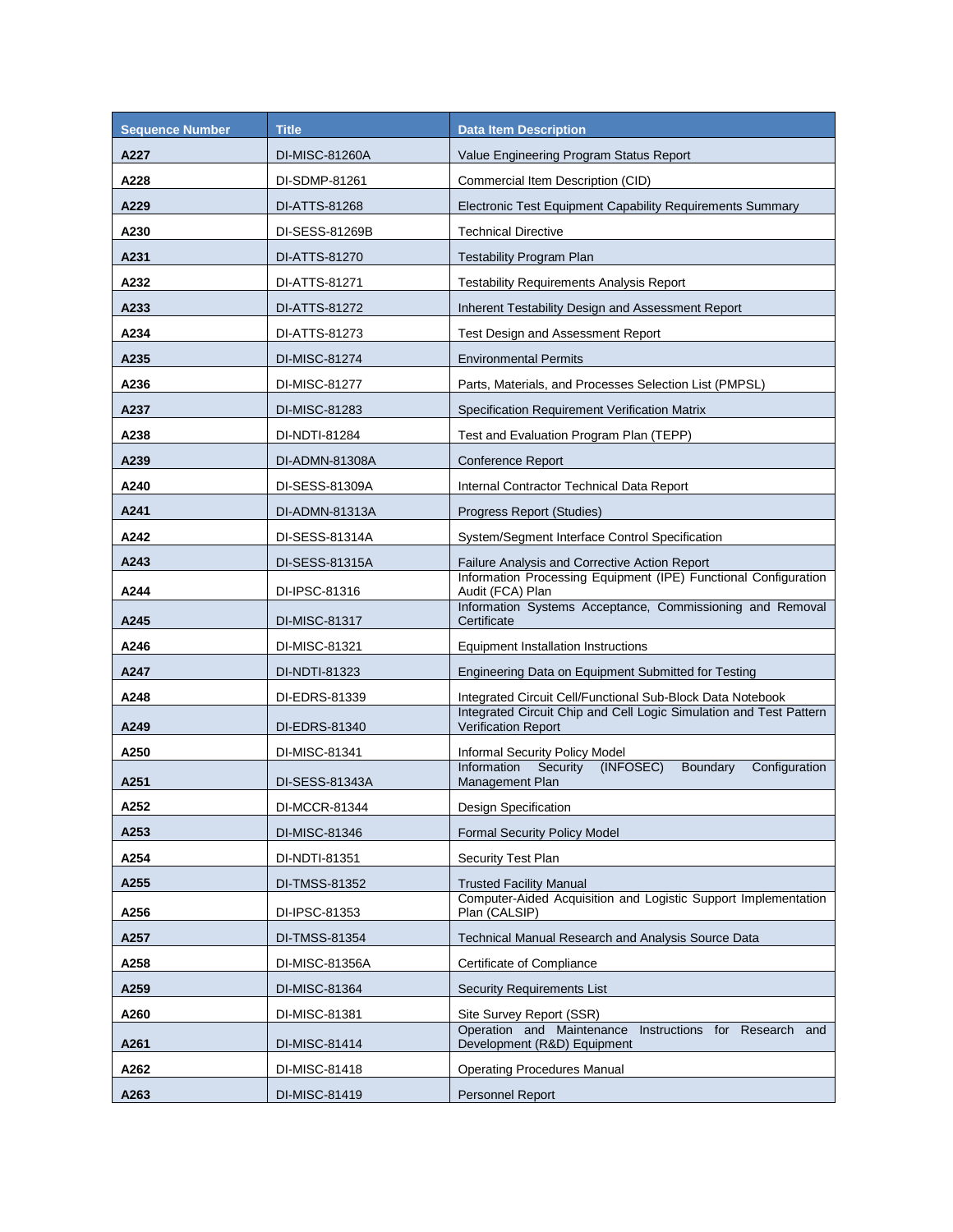| <b>Sequence Number</b> | <b>Title</b>   | <b>Data Item Description</b>                                                                       |
|------------------------|----------------|----------------------------------------------------------------------------------------------------|
| A264                   | DI-IPSC-81430A | Operational Concept Description (OCD)                                                              |
| A265                   | DI-IPSC-81431A | System/Subsystem Specification (SSS)                                                               |
| A266                   | DI-IPSC-81432A | System/Subsystem Design Description (SSDD)                                                         |
| A267                   | DI-IPSC-81433A | Software Requirements Specification (SRS)                                                          |
| A268                   | DI-IPSC-81434A | Interface Requirements Specification (IRS)                                                         |
| A269                   | DI-IPSC-81435A | Software Design Description (SDD)                                                                  |
| A270                   | DI-IPSC-81436A | Interface Design Description (IDD)                                                                 |
| A271                   | DI-IPSC-81437A | Database Design Description (DBDD)                                                                 |
| A272                   | DI-IPSC-81438A | Software Test Plan (STP)                                                                           |
| A273                   | DI-IPSC-81439A | Software Test Description (STD)                                                                    |
| A274                   | DI-IPSC-81440A | Software Test Report (STR)                                                                         |
| A275                   | DI-IPSC-81441A | Software Product Specification (SPS)                                                               |
| A276                   | DI-IPSC-81442A | Software Version Description (SVD)                                                                 |
| A277                   | DI-IPSC-81443A | Software User Manual (SUM)                                                                         |
| A278                   | DI-IPSC-81444A | Software Center Operator Manual (SCOM)                                                             |
| A279                   | DI-IPSC-81445A | Software Input/Output Manual (SIOM)                                                                |
| A280                   | DI-IPSC-81446A | <b>Computer Operation Manual (COM)</b>                                                             |
| A281                   | DI-IPSC-81447A | Computer Programming Manual (CPM)                                                                  |
| A282                   | DI-MGMT-81453A | Data Accession List (DAL)                                                                          |
| A283                   | DI-MGMT-81466A | Contract Performance Report (CPR)                                                                  |
| A284                   | DI-MGMT-81468  | Contract Funds Status Report (CFSR)                                                                |
| A285                   | DI-MISC-81480  | Status Update Report (SUR)                                                                         |
| A286                   | DI-IPSC-81488  | <b>Computer Software Product</b>                                                                   |
| A287                   | DI-ADMN-81505  | Report, Record of Meeting/Minutes                                                                  |
| A288                   | DI-ALSS-81529  | Logistics Management Information (LMI) Data Product                                                |
| A289                   | DI-ALSS-81530  | Logistics Management Information (LMI) Summaries                                                   |
| A290                   | DI-ALSS-81535  | Deficiency Report (DR)                                                                             |
| A291                   | DI-QCIC-81536  | Test Information Sheet (TIS)                                                                       |
| A292                   | DI-FNCL-81537  | Funds and Labor Hour Expenditure Report                                                            |
| A293                   | DI-MISC-81538B | Special Tooling {ST)Report For Electronic Tooling Information<br>Management System (ETIMS)         |
| A294                   | DI-MISC-81539B | Special Test Equipment (STE)Report For Electronic Tooling<br>Information Management System (ETIMS) |
| A295                   | DI-ALSS-81545  | Interactive Computer Aided Provisioning System (ICAPS) Data<br>Exchange                            |
| A296                   |                | Production Inspection Equipment Test Systems Engineering                                           |
|                        | DI-ALSS-81546  | Design Data                                                                                        |
| A297                   | DI-MISC-81579  | Digital Imaging<br>Guidelines for Use and Operation if Infosec Equipment/Systems                   |
| A298                   | DI-TMSS-81584  | (Type IV)                                                                                          |
| A299                   | DI-NDTI-81585A | <b>Reliability Test Plan</b>                                                                       |
| A300                   | DI-TMSS-81586A | <b>Reliability Test Reports</b>                                                                    |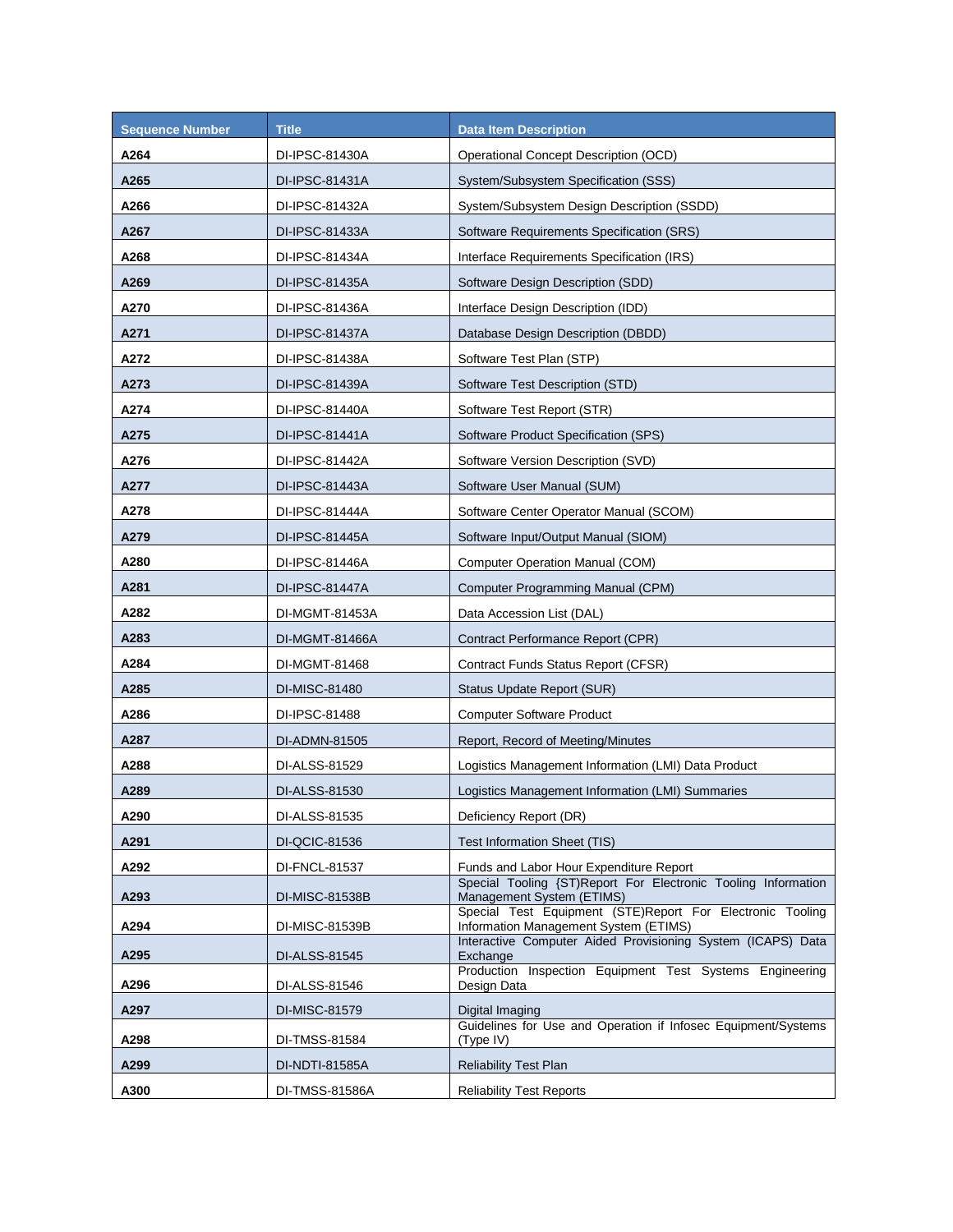| <b>Sequence Number</b> | <b>Title</b>        | <b>Data Item Description</b>                                                                 |
|------------------------|---------------------|----------------------------------------------------------------------------------------------|
| A301                   | DI-MGMT-81605       | <b>Briefing Material</b>                                                                     |
| A302                   | DI-MGMT-81606       | Statement of Work (SOW)                                                                      |
| A303                   | DI-MGMT-81607       | <b>Acquisition Support Documentation</b>                                                     |
| A304                   | DI-ALSS-81610       | Scanning/Digitizing Data                                                                     |
| A305                   | DI-MISC-81616       | Purchase Order (PO)                                                                          |
| A306                   | DI-SESS-81632       | Interface Specification                                                                      |
| A307                   | DI-MGMT-81634B      | Commercial Asset Visibility Air Force (CAVAF)/Government<br><b>Furnished Material Report</b> |
| A308                   | DI-SESS-81637       | Training Planning Process Methodology (TRPPM) Report                                         |
| A309                   | DI-SESS-81638       | Equipment Facility Requirements (EFR) Plan                                                   |
| A310                   | DI-SESS-81639       | <b>Warranty Performance Report</b>                                                           |
| A311                   | DI-MGMT-81642       | <b>Small Business Subcontractor Report</b>                                                   |
| A312                   | DI-MGMT-81644A      | DOD Architecture Framework Documentation                                                     |
| A313                   | DI-SESS-81646 NOT 1 | Configuration Audit Plan                                                                     |
| A314                   | DI-MGMT-81649       | Preservation Team Services (PTS) Contract Cost and Hour Status<br>Report                     |
| A315                   | DI-MGMT-81650       | Integrated Master Schedule (IMS) (Replaces DI-MISC-81183)                                    |
| A316                   | DI-MGMT-81651       | Contract Invoicing and Payment Report                                                        |
| A317                   | DI-TMSS-81675       | Equipment Technical Manual (Sanitized)                                                       |
| A318                   | DI-TMSS-81676A      | Subsystem Technical Manual (Sanitized)                                                       |
| A319                   | DI-TMSS-81677A      | System Technical Manual (Sanitized)                                                          |
| A320                   | DI-DRPR-81678       | Engineering Documentation Product Drawings, Sanitized                                        |
| A321                   | DI-DRPR-81679       | Engineering Documentation Product Drawings, Modified and<br>Sanitized                        |
| A322                   | DI-DRPR-81680       | <b>Engineering Documentation Products Drawings</b>                                           |
| A323                   | DI-DRPR-81681       | Engineering Documentation Product Drawings, Modified                                         |
| A324                   | DI-TMSS-81682       | Job Manual (Sanitized)                                                                       |
| A325                   | DI-TMSS-81701       | <b>Technical Manual Validation Plan</b>                                                      |
| A326                   | DI-SESS-81704       | <b>Test Plans/Test Procedures</b>                                                            |
| A327                   | DI-QCIC-81708       | Non-Standard Part Qualification/Quality Conformance Test Plan                                |
| A328                   | DI-MISC-81709       | Revised Additional Data for Technical Publication                                            |
| A329                   | DI-MISC-81710       | <b>Custom Microcircuit Procurement Plan</b>                                                  |
| A330                   | DI-TMSS-81711A      | Automatic Test Equipment (ATE) Interface Hardware Manual                                     |
| A331                   | DI-SESS-81716       | <b>Supplementary Provisioning Technical Documentation</b>                                    |
| A332                   | DI-MGMT-81717C      | Communications Security (COMSEC) Anonymity Plan                                              |
| A333                   | DI-DRPR-81718       | Preservation, Packaging, and Packing (PP&P) Drawing(s)                                       |
| A334                   | DI-QCIC-81722       | Quality Program Plan (QPP)                                                                   |
| A335                   | DI-TMSS-81723       | <b>Engineering Manual</b>                                                                    |
| A336                   | DI-TMSS-81725       | Operator Manual for Cryptographic Key Production Equipment                                   |
| A337                   | DI-TMSS-81726       | Principles of Operation Manual for Cryptographic Key Production<br>Equipment                 |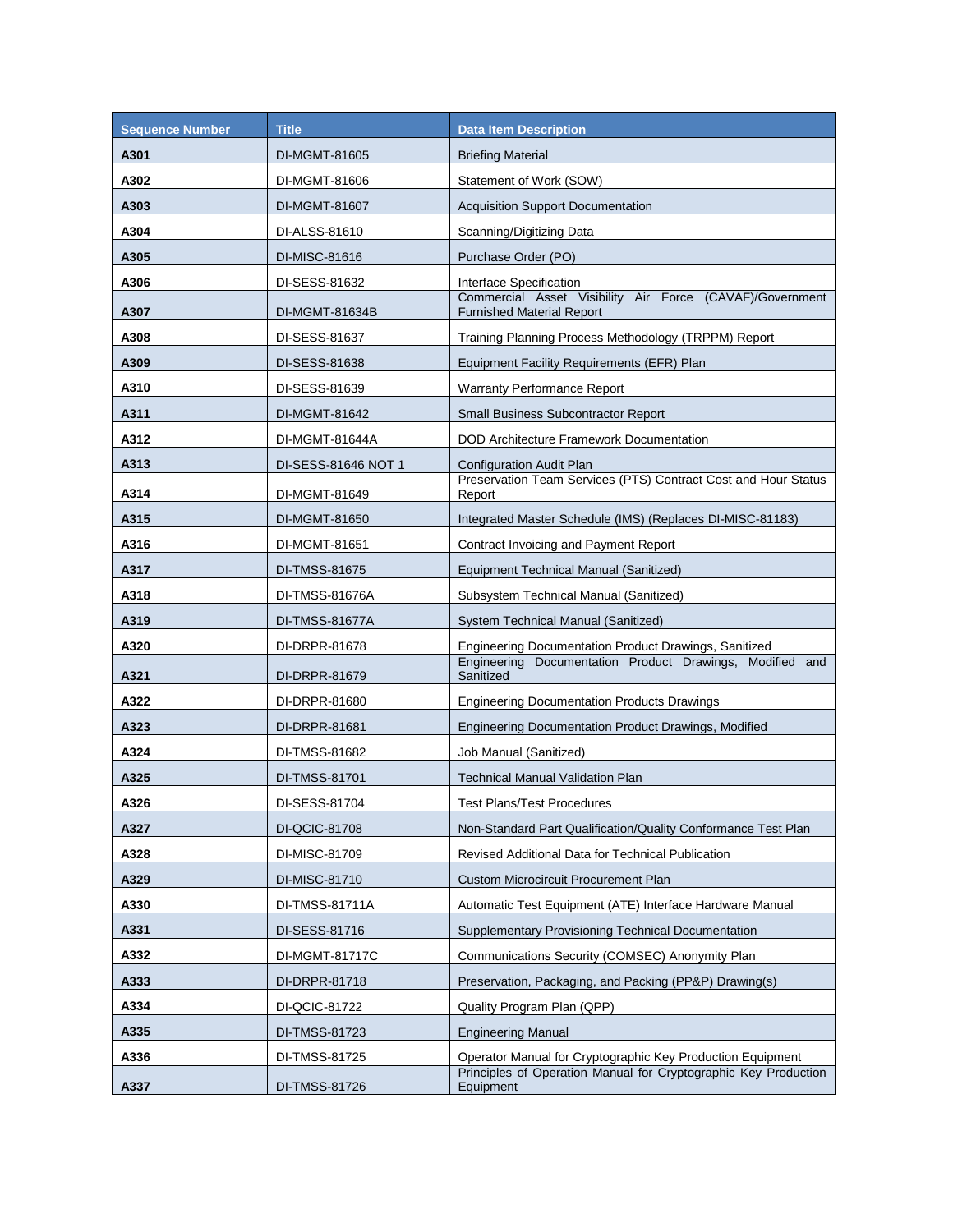| <b>Sequence Number</b> | <b>Title</b>   | <b>Data Item Description</b>                                                                |
|------------------------|----------------|---------------------------------------------------------------------------------------------|
| A338                   | DI-TMSS-81727  | Job Manual for Cryptographic Key Production Equipment                                       |
| A339                   | DI-TMSS-81728  | Software Manual for Cryptographic Key Production Equipment                                  |
| A340                   | DI-EGDS-81729  | VHSIC Hardware Description Language (VHDL) Documentation                                    |
| A341                   | DI-SESS-81733  | Integrated Circuit Design Analysis Report                                                   |
| A342                   | DI-SESS-81734  | Electronics Parts/Circuits Tolerance Analysis Report                                        |
| A343                   | DI-MGMT-81737  | Implementation Plan                                                                         |
| A344                   | DI-MGMT-81739B | Software Resources Data Reporting: Initial Developer Report and<br>Data Dictionary          |
| A345                   | DI-MGMT-81740A | Software Resources Data Reporting: Final Developer Report and<br>Data Dictionary            |
| A346                   | DI-IPSC-81756  | Software Documentation                                                                      |
| A347                   | DI-SESS-81757A | Design Review Information Package (DRIP)                                                    |
| A348                   | DI-SESS-81758  | Logistics Product Data                                                                      |
| A349                   | DI-SESS-81759  | <b>Logistics Product Data Summaries</b>                                                     |
| A350                   | DI-TMSS-81760  | Operational Test Program Instruction/Test Program Instruction<br>(OTPI/TPI)                 |
| A351                   | DI-MISC-81762  | Security Evaluation Document (SED)                                                          |
| A352                   | DI-FNCL-81765B | Contractor Business Data Report (DD Form 1921-3)                                            |
| A353                   | DI-MGMT-81776  | Configuration Data Management Database-Open Architecture<br>(CDMD-OA) CDMD-OA Metric Report |
| A354                   | DI-EMCS-81777  | Electromagnetic Interference Survey (EMIS) Test Report                                      |
| A355                   | DI-EMCS-81782  | Electromagnetic Interference Survey (EMIS) Test Procedures                                  |
| A356                   | DI-SESS-81785  | Systems Engineering Management Plan (SEMP)                                                  |
| A357                   | DI-MGMT-81790  | <b>Emergent Work Item Specification</b>                                                     |
| A358                   | DI-QCIC-81794  | Quality Assurance Program Plan                                                              |
| A359                   | DI-MGMT-81797  | Program Management Plan                                                                     |
| A360                   | DI-MGMT-81803  | Item Unique Identification (IUID) Marking Plan                                              |
| A361                   | DI-MGMT-81804  | Unique Identification (IUID) Marking Activity and Verification Report                       |
| A362                   | DI-MISC-81807  | Software/Firmware Change Request                                                            |
| A363                   | DI-MGMT-81808  | Contractor's Risk Management Plan                                                           |
| A364                   | DI-MGMT-81809  | Risk Management Status Report                                                               |
| A365                   | DI-TMSS-81810  | Technical Manual Organization Plan (TMOP)                                                   |
| A366                   | DI-TMSS-81811  | Technical Manual Cost Report                                                                |
| A367                   | DI-TMSS-81812  | <b>Technical Manual Schedule and Status Report</b>                                          |
| A368                   | DI-TMSS-81813  | <b>Technical Manual Book Plan</b>                                                           |
| A369                   | DI-TMSS-81814  | Interactive Electronic Technical Manual (IETM) Content Plan                                 |
| A370                   | DI-TMSS-81815  | Commercial Off-The-Shelf (COTS) Manuals                                                     |
| A371                   | DI-TMSS-81816  | Commercial Off-The-Shelf (COTS) Manual Supplemental Data                                    |
| A372                   | DI-TMSS-81817  | Technical Manual Quality Assurance (TMQA) Program Plan                                      |
| A373                   | DI-TMSS-81818  | <b>Technical Manual Validation Plan</b>                                                     |
| A374                   | DI-TMSS-81819A | <b>Technical Manual Validation Certificate</b>                                              |